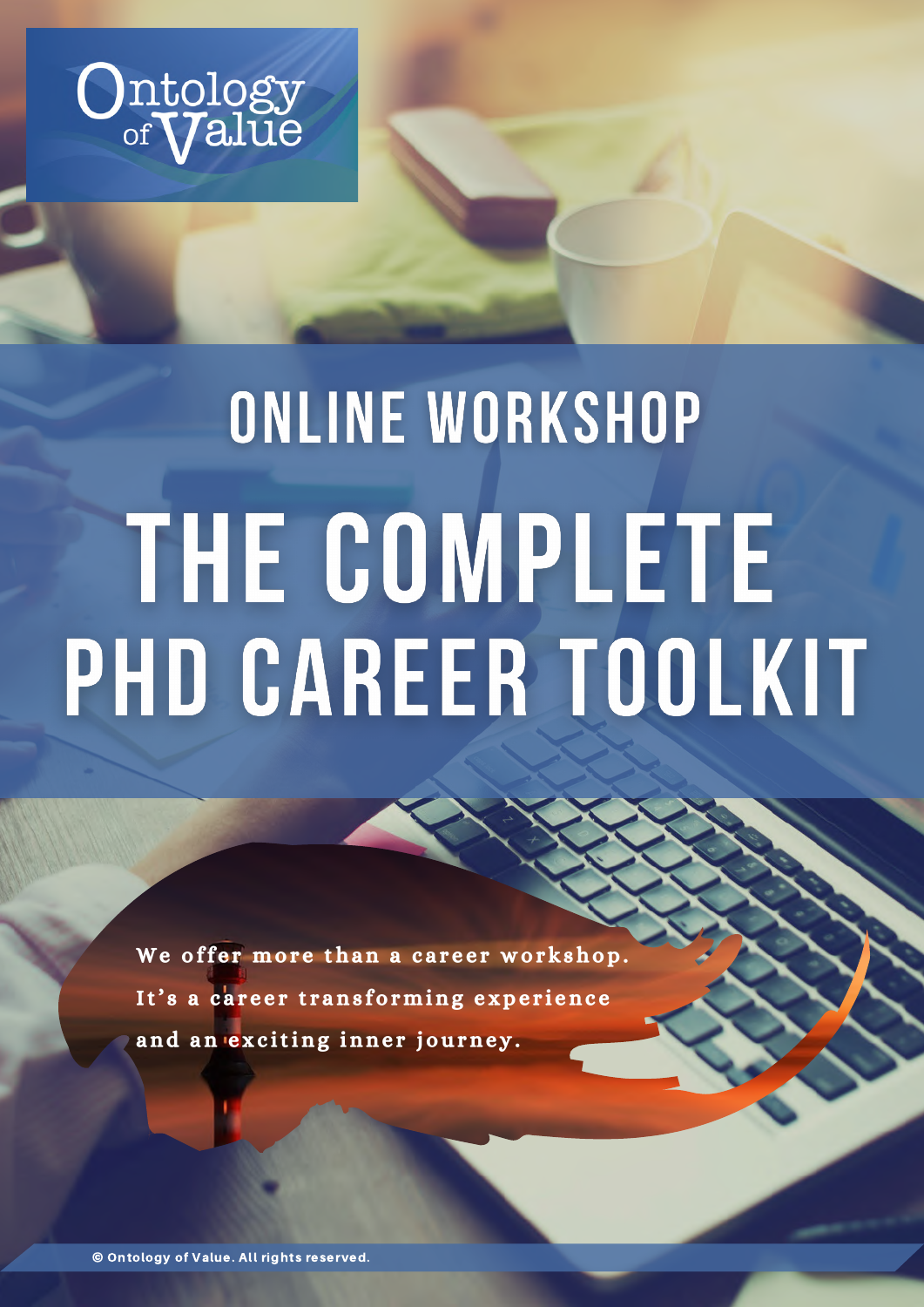# CONTENT

#### **> OUR WHY**

There is a growing disparity between the number of new PhD graduates and available faculty positions — effectively, most of the PhD graduates need to find jobs outside academia. At the same time, PhD students often linger with completing their PhD programs and making important career decisions.

Our mission is to empower PhD graduates and give them motivation and inspiration necessary to finish their PhD programs timely, learn about their strengths and talents, and prepare for their further career development - both within academia and beyond.

#### > SYLLABUS

The workshop is interactive and contains polls, quizzes, and open discussion. It includes the following modules:

#### **PART 1 (2 hours)**: How To Excel In Grad School, by Vera Chan, PhD

**1. Your Why**. Why am I taking a PhD? How to set your mindset to win great PhD experience

**2. Planning Your PhD.** How to stay on top of things and make sure that you will finish your PhD in time? How to plan out your PhD Thesis?

**3. How To Master Your PhD Agenda.** On the software and self-management techniques that will help you complete your PhD with flying colors.

#### **PART 2 (2 hours)**: How To Hone Your Core Competencies and Prepare For The Open Job Market, by Natalia Bielczyk, PhD

**1. Transferable Skills & Core Competencies.** What is the difference between core competencies and transferable skills? How to define and hone your core competencies?

**2. Efficient Networking / Channels For Finding Jobs in Various Tribes**. How to build your social capital within and outside of academia during your PhD? What tribes in the job market can you choose to join, and how to network efficiently to sneak into these tribes?

**3. How To Build Your Online Presence and Increase Your Influence.** How to become present and visible online? How to attract recruiters and collaborators to you?

© Ontology of Value. All rights reserved.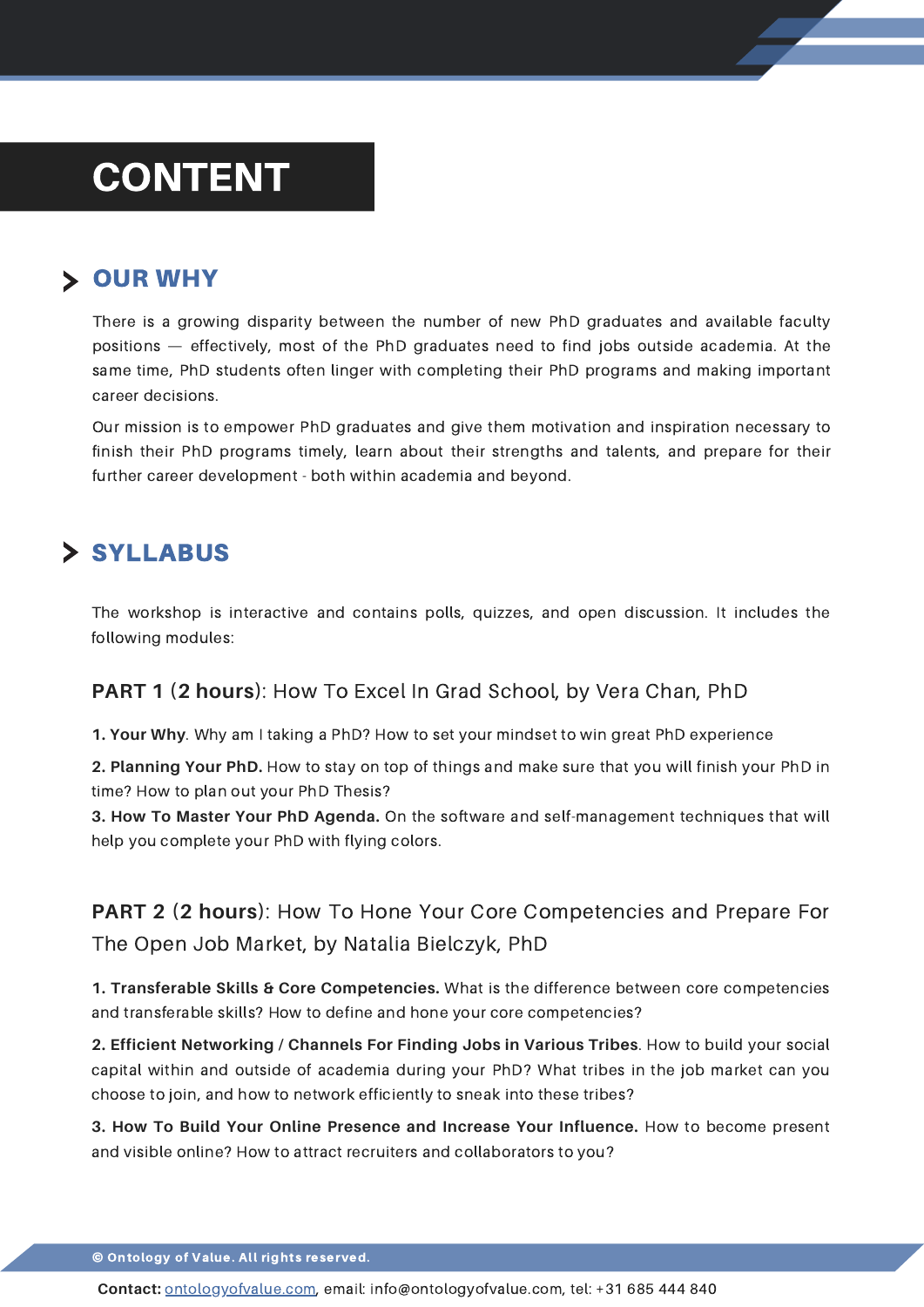# DETAILS

## LEARNING GOALS

The main objectives of the workshop are to:



Give the participants a broad range of self-management tools to excel in graduate school and finish their PhD programs timely,



Help the participants in discovering their core competencies and building their personal brand as professionals,

Help the participants for building careers in the open job market.

## AGENDA

## PART 1: How To Excel In Grad School

#### Vera Chan, PhD



Your Why

Planning Your PhD

60 min

How To Master Your PhD Agenda

## PART 2: How To Hone Your Core Competencies and Prepare For The Open Job Market Natalia Bielczyk, PhD



We also offer an optional 30-minute Q&A session after the workshop.

© Ontology of Value. All rights reserved.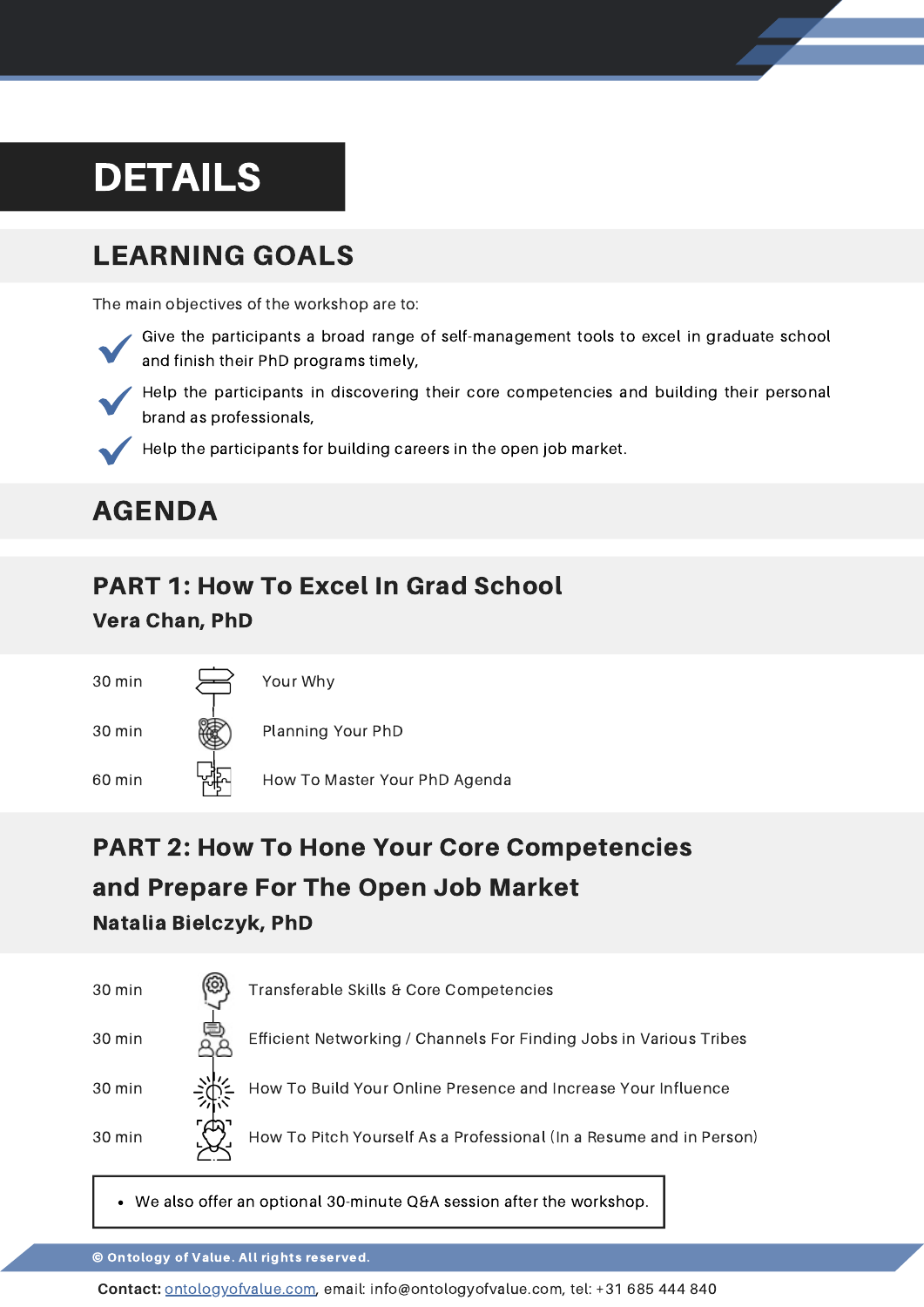# THE COACHES

## Natalia Bielczyk, PhD

- Owner, Ontology of Value, Nijmegen, the Netherlands
- Founder, Director & Chairperson @ Stichting Solaris Onderzoek en Ontwikkeling, Nijmegen, the **Netherlands**

Dr. Natalia Bielczyk has a background in Medical Physics, Applied Mathematics, Psychology (3 x MS) & Computational Neuroscience (PhD). In 2017-2019, she was working as a Career Development & Mentoring Manager in the Organization for Human Brain Mapping Student & Postdoc Special Interest Group. She was coordinating the OHBM International Online Mentoring Program and organizing international symposia dedicated to mentoring and career development.

In 2018, she established Stichting Solaris Onderzoek en [Ontwikkeling,](https://stichting-solaris.github.io/) an international non-profit organization with ANBI status which helps researchers in transfers to industry. Natalia also has developed a broad personal network in industry. She also authored the book "What Is out There For Me? The [Landscape](https://www.youtube.com/channel/UCxZo9iXwe_urP60kFlrpEHw) of Post-PhD Career Tracks" listed on [Amazon](https://www.amazon.com/dp/B08DD7GMH4), she runs a YouTube channel dedicated to post-PhD careers, and she blogs about careers in general. Even though she chose to work in the open market, she is still a researcher in her free time and has a strong belief in the compatibility of science and entrepreneurship.

## Vera [Chan,](https://www.linkedin.com/in/verabschan/) PhD

- Owner, PhD Coffee Time, Paris, France
- Professional Medical Writer With a PhD in biopharmaceutical industry

Dr. Vera Chan graduated her PhD in HK from 2014 and had 6 years of Postdoc experience working in the US and France. In 2020, she decided to transition into a non-academic role, and soon started a career in medical writing, first as a freelancer, and then employed as a Regulatory Medical Writer in biopharmaceutical industry.

Vera also the host of the PhD [Coffee](https://www.youtube.com/c/PhDCoffeeTime) Time Youtube channel, where she shares her insights and advice covering all aspects of life as a graduate researcher.

© Ontology of Value. All rights reserved.